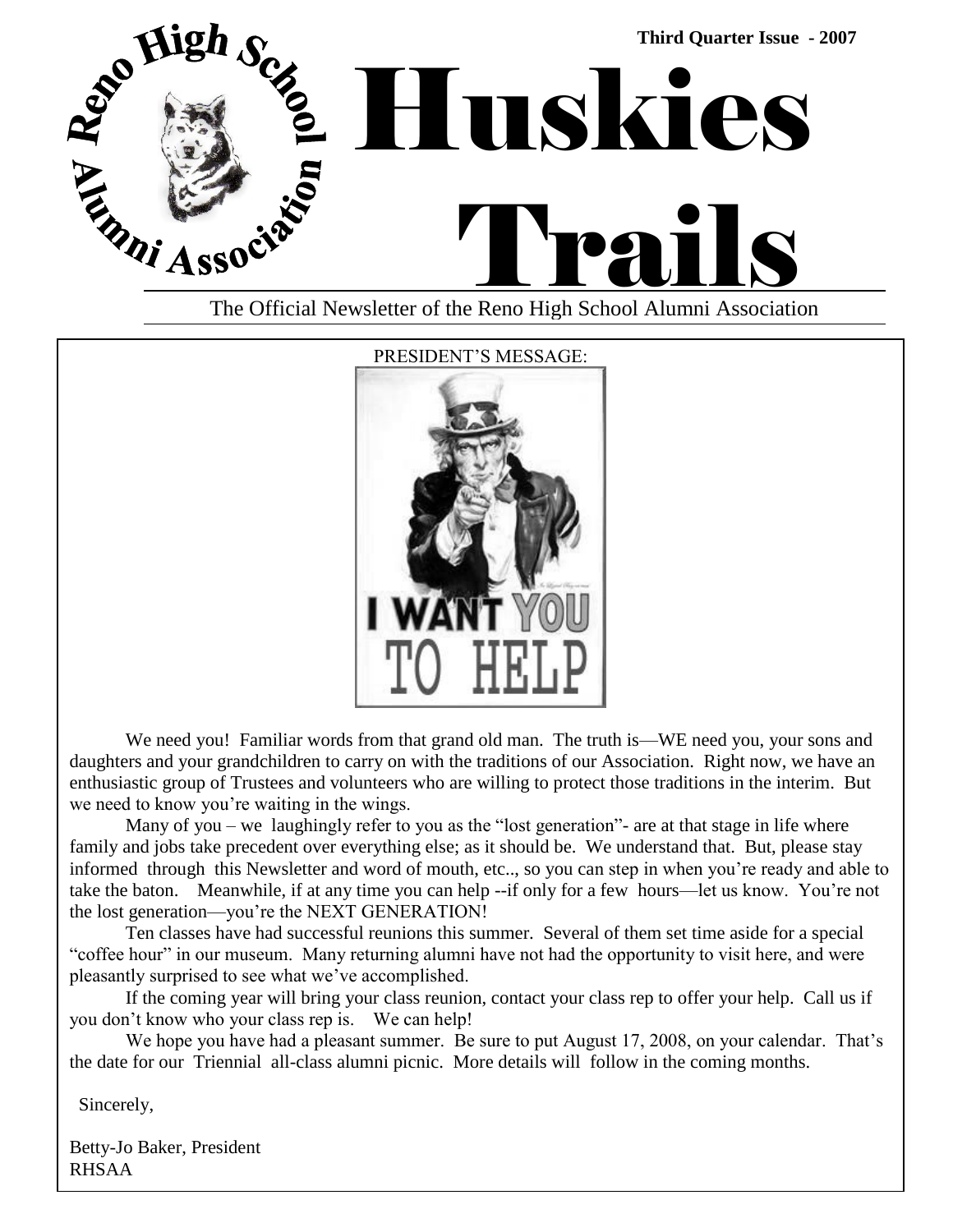## The First Shopping Center

**Step inside the red and blue Reno High School time machine, the Re-Wa-Ne Express careful, watch your step! Now close your eyes and enjoy the brief ride backward in time, to Reno of 1955. When you exit the machine into a chilly November day, Friday the 4rd, to be exact, you find that you are not at Reno High as you expected, but instead in a massive 7 ½-acre expanse just to the south of the school. The newly-created parking lot, with its fresh blacktop and dozen light poles, has space for 350 cars—oops, careful, you were almost struck by a '54 Chevy cruising down the wide parking lane, looking for a space! A great many of the spaces are occupied, as local residents from nearby Westfield Village, from the Riverside Drive neighborhood, and even farther away hurry to shop at the new and monumental first shopping center in Reno.**

**The Village Shopping Center on California Avenue is a million-dollar enterprise conceived of by builder Jack Hanson, and built by Walker Boudwin Construction. Comprised of ten different businesses, anchored by the Hanson Market which is owned by father and son Frank and Jack Hanson, it is 310 feet long, constructed of Redi-lite concrete masonry. Designed by structural engineer John Webster Brown, the building has been described as "earthquake resistant" with firewalls between each of the ten units. The building is fronted by a 14-foot walkway, covered by a 12-foot canopy. A truly innovative feature of the center is the "high fidelity" taped music provided by Art Rempel, issuing from speakers in Hanson's Market and along the walkway.**

**You decide that the best way to view the Center is to start at the west end, and travel east, along the walkway, humming "Mr. Sandman" along with the Chordettes. The first thing you notice is that each business entrance has its own style and architecture. You first come to Shelly's Village Hardware. Next is Sprouse-Reitz Variety Store, then Village Records and TV. Next is Hanson's Market, touted as "the latest in self-service stores," then the Village Bakery, the Village Drug, Inc., the Village Beauty Shop, the Village Restaurant, and around the corner towards the high school are Spezia Cleaners No. 2 and the Village Barber Shop. As an amazing, cinnamonscented aroma reaches your nostrils, you backtrack to the Bakery and peek inside. You are captivated by cheerful pink and aqua walls, colorful wallpaper, white oak fixtures and a spotless pink-and-gray tile floor. The aromas of 25 varieties of bread, and Danish, Swedish and French pastries combine to make your taste buds salivate.**

**While the Village Center is still in operation today, it is vastly changed. But some things don't change. When young Enzo Buonamici took over the Village Barber Shop in 1957, he likely had no idea that he would spend the next fifty years in that same shop, barbering many of the same heads once luxuriant brown and black, now sparse gray and white. And yet there he is today, expertly wielding scissors, clippers and razor as though fifty years had not passed.**



**The swirling red, white and blue barber pole, nearly an anachronism in today's world, still spins, and friends still meet in classic swivel barber chairs, arguing the day's events through frothy masks of lather. For this trip back in time, you don't even need the machine.** 

*Debbie Olthoff Hinman, Class of 1970*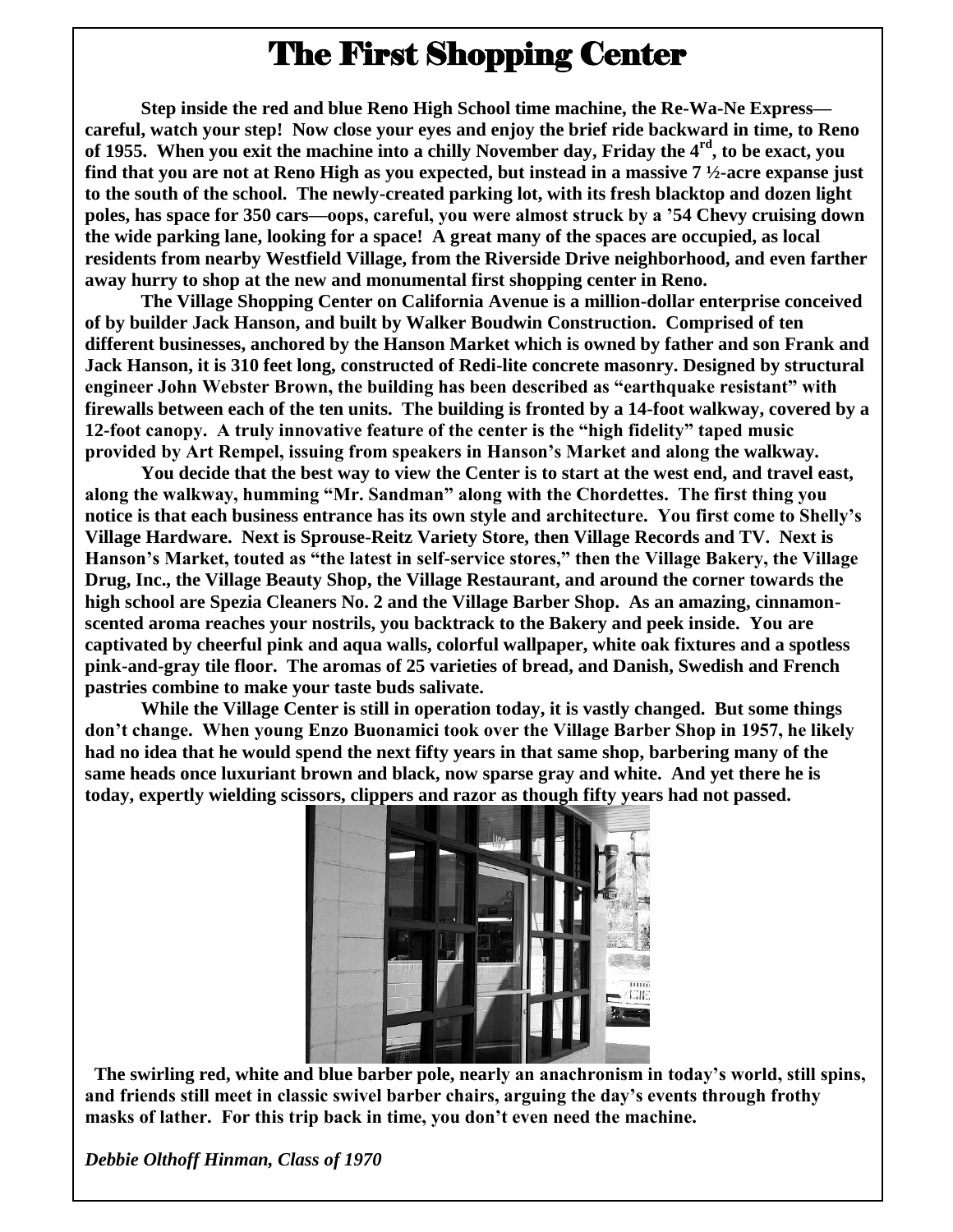## 4th Triennial All-Alumni Picnic



**For all alumni, teachers, administrators and staff At Reno High School August 17, 2008 11:00 am until 5:00 pm For information, call 825-2586 or go to our website @ www.renohighalum.com**

 **RHSAA Founder Bud Beasley - 1937**



*JOIN US FOR LUNCH!* All are welcome

The *First Friday* of every month at 11:30 a. m. Order from the menu – separate checks



History Questions By Neal Cobb 1.1960's - Who were referred to as the Mop Heads?

 $2.1950$ 's  $\&$  60's - Name at least three LOCAL Super Markets.

3. A very popular local artist designed the Chism ice cream polk-a-dot carton. Each flavor used a different color, purple for Vanilla, Brown for chocolate and so on. Name this artist.

4.1970's - Dance craze that was named after a candy.

5. 1960's - and beyond. Name a very successful science fiction TV show.

6.From the year 1960. Give a least three hit movie's of that year.

7. 1950's - What did Ernie Primm do to change the history of Reno's gaming?



8.The movie Five Against The House, released in 1955 featured what casino.

9. Stamfli's Record on the S/W corner of 2<sup>nd</sup> and West Street's was special to the kids for what reason.

10. We had two drive-in theatre's. Name them.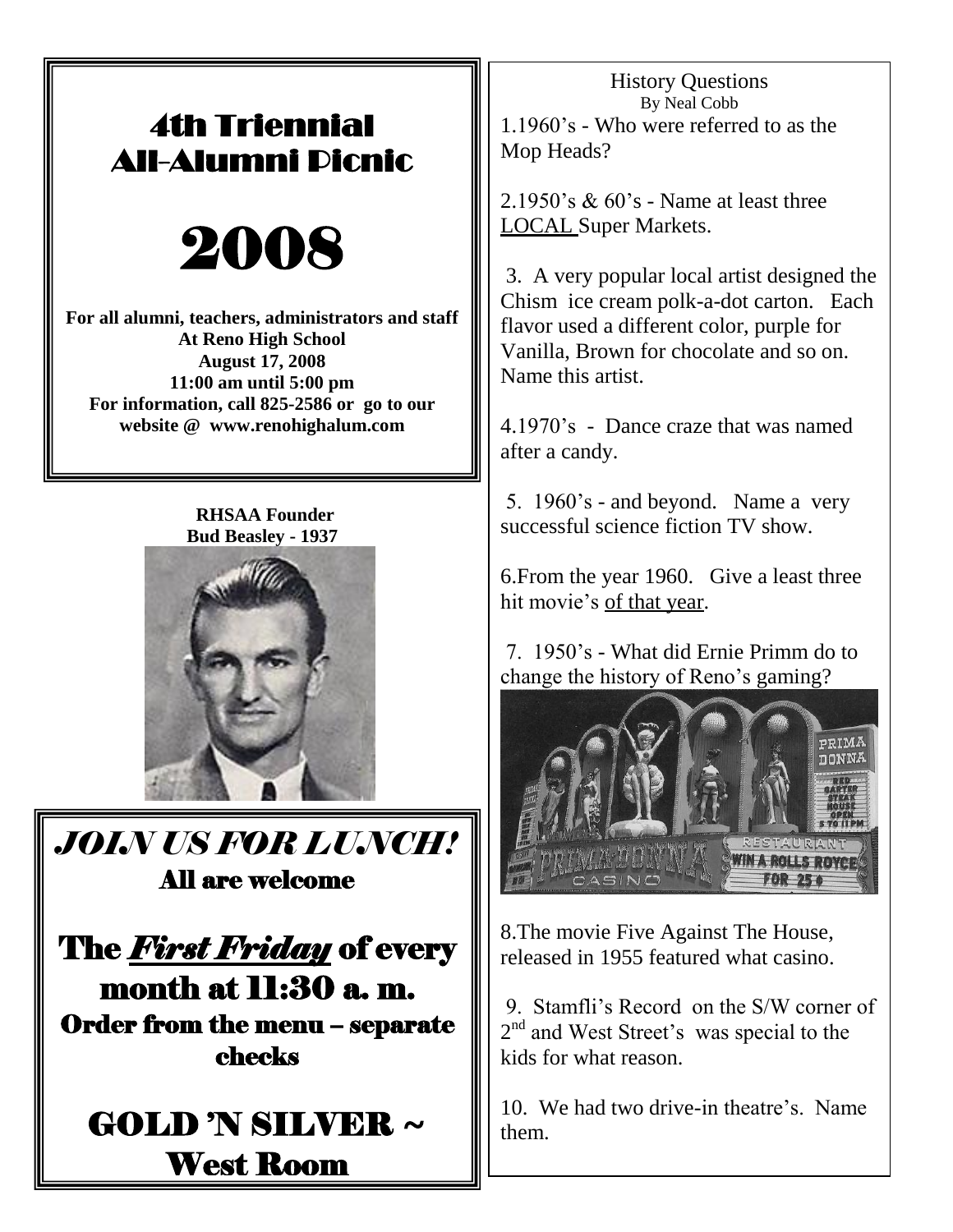## **The History of Reno High School**

**Student's were first taught in the basement of Alhambra Hall , which was located at the corner of First Street, then known as Front Street, and Virginia Street, where the Mapes Hotel stood after 1947.** 

**In 1868 the City Fathers decided to build a school house for the students of Reno and picked a lot on Sierra Street and First Street (Front St). The first school building was finished in 1869 and was a one room building. In 1878 it was decided that a new school should be built because the high school student population was growing and needed to be separated from the lower classes.**

**The property between 4th and 5th Streets and Arlington and West Streets was purchased, and plans were drawn up and construction started on the first building that would be known as a high school. In 1879 the school was finished and named Central School. The high school occupied the upper floors, and the elementary classes (grades one through eight) were on the first floor. Although the name was Central School, it was sometimes referred to in newspaper articles as Reno High School. Later, an addition was added to the existing building. After a fire in the chemistry lab, around 1910, the city fathers decided to condemn the building and rebuild another school on the same property.**

**Central School was torn down in 1911 and work commenced on the new high school. On December 2, 1912, the students and faculty moved into the new Reno High School, which was strictly for the high school population. Two elementary schools, Orvis Ring School and McKinley Park School, were built in 1909 and 1910.** 

**The 1912 building was known as Reno High School until 1951 when the existing Reno High School was opened on Booth Street. The 1912 building was renamed Central Junior High, and later, Central Intermediate School. It was an intermediate school until it closed in 1966. An explosion and fire in 1967 caused the school to be torn down in 1968. The Sundowner now occupies that spot. The existing Reno High School was opened in September of 1951, and the first graduating class was the class of 1952.**

**In 1995 an alumni association was formed, and the planning for an alumni/museum building began immediately. The building construction was started in August 1999. The Reno High School Link Piazzo Alumni Center was completed in January of 2000.**



**1878 Central School 1912 Reno High School**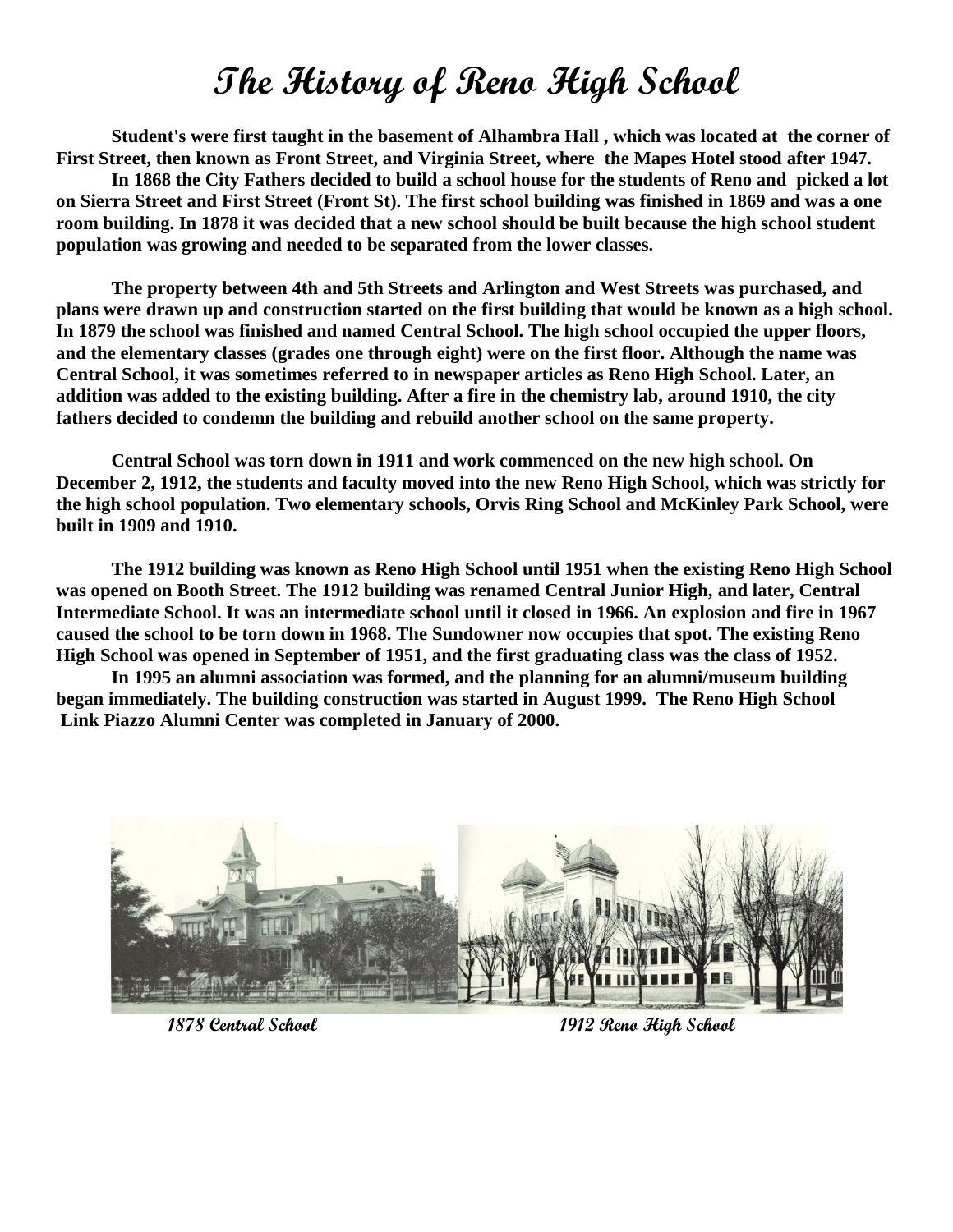# School names

**By Karl Breckenridge**

Our late classmate Tom Jensen (RHS "59) once won a Silver Pen award for his letter to the editor of the Gazoo, regarding the naming of two new Washoe County schools. I've opined in the past that that honor should be limited to people who received a paycheck from the Reno, Sparks, Galena, Glendale, Nachez, Gerlach, Steamboat, or after June of 1956, the unified Washoe County School District. But now I have changed my position. I realize that some weight must be given to a foreseeable nickname of any named school"s team mascot, worst-case example: the Echo Loder Odor-Eaters.

We could easily have been stuck with the Wooster Roosters, the Greenbrae Packers, or the Glenn Hare Cottontails. The Gerlach Holmes are elementary, Watson, as are the E. Otis (Vaughn) Elevators, the Donner (Springs) Partiers, or the Roy Gomm Bommbers, (opposed by Gomm"s Momms" Club.) Or the Lemmon (Valley) Drops, the Lincoln (Park) Logs, the little Brown Jugs and the Lois Allen Wrenches.

We could have encountered the Alice Maxwell Smarts playing the Darrell C. Swope Dopes until they were all (Katherine) Dunn in; fortunately Swope inherited its "Panther" mascot from old Central Jr. High first. I was in the first Central student body, the one that chose that mascot. Our late classmate Margaret Eddleman (RHS "56) designed the Panther-head logo that's still in use at Swope even today. Then there"s our coach Bud Beasley; surely the students at the elementary school honoring him might have been called the Beasley Batsmen, for Bud, until he died, boomed out *Casey at the Bat* the way sportswriter E. L. Thayer meant it to be delivered: *Strrrriiiike Twoooo!!*

Pity that some of our favorite teachers and principals don"t have a school named after them (yet!). David Finch's inevitable school's feathered mascot is obvious, (at least to everybody but the late Finch, a legend albeit a man not long on humor.) But how "bout the

(Betty) Morris Chairs, a team to play against the Libby Booths? Betty was the dynamic kindergarten teacher for a score of years at Jessie Beck Elementary School, whose first principal was Jim Puryear, my nomination for a new school name in the last naming goaround. Central"s vice-principal Chester Green deserves a school, surely to be the Green Hornets, as does Central"s first principal – doesn"t this school board realize that we could have a playoff between the Chauncy (Burger) Kings and Robert (Dairy) McQueens? Seriously, Morris, Finch, King and Green deserve their own schools. And Puryear. And Gonda and Benson and Muth. And more.

But returning to the business at hand, if you don"t like those fast foods above, how about a (Ted) Hunsburger (Elementary) with fries but not French, or a Big (Effie Mona) Mack? Or the great elementary school team, the Anderson Split Peas? From southeast Reno, the (Edward L.) Pine Nuts, Potatoes (Robert) O"Brien from Stead or a slam-dunk nomination, the (Glenn) Duncan Donuts. The late Nevada historian/author/RHS teacher Effie Mona Mack never got a school name, by the way. Should have… Pet peeve of Reno High alums: It's Huskie, not Husky; sportswriters and spellcheckers take note.

Galena High beat out Agnes Risley Elementary for the Risley Grizzlies. But Galena is a school that could easily merge with another school, as could Mount Rose Bullis Elementary, Florence Hunter Drake Lake, and Ga-Lena Juniper, whose mascot could be the Juniper Berries if the late Peavine elementary schoolmarm Bernice Berry doesn't get her own school named after her. Bea was a dear lady, a family friend for 50 years, who passed away just months after her 100<sup>th</sup> birthday. Rose Bullis is the reliable archivist for the school district – if Rose doesn"t know about it, it hasn't happened yet. And Rosie don' know "bout this column…

A few notes are left over, of our late favorites Marvin Picollo, P. E. teacher Ed Van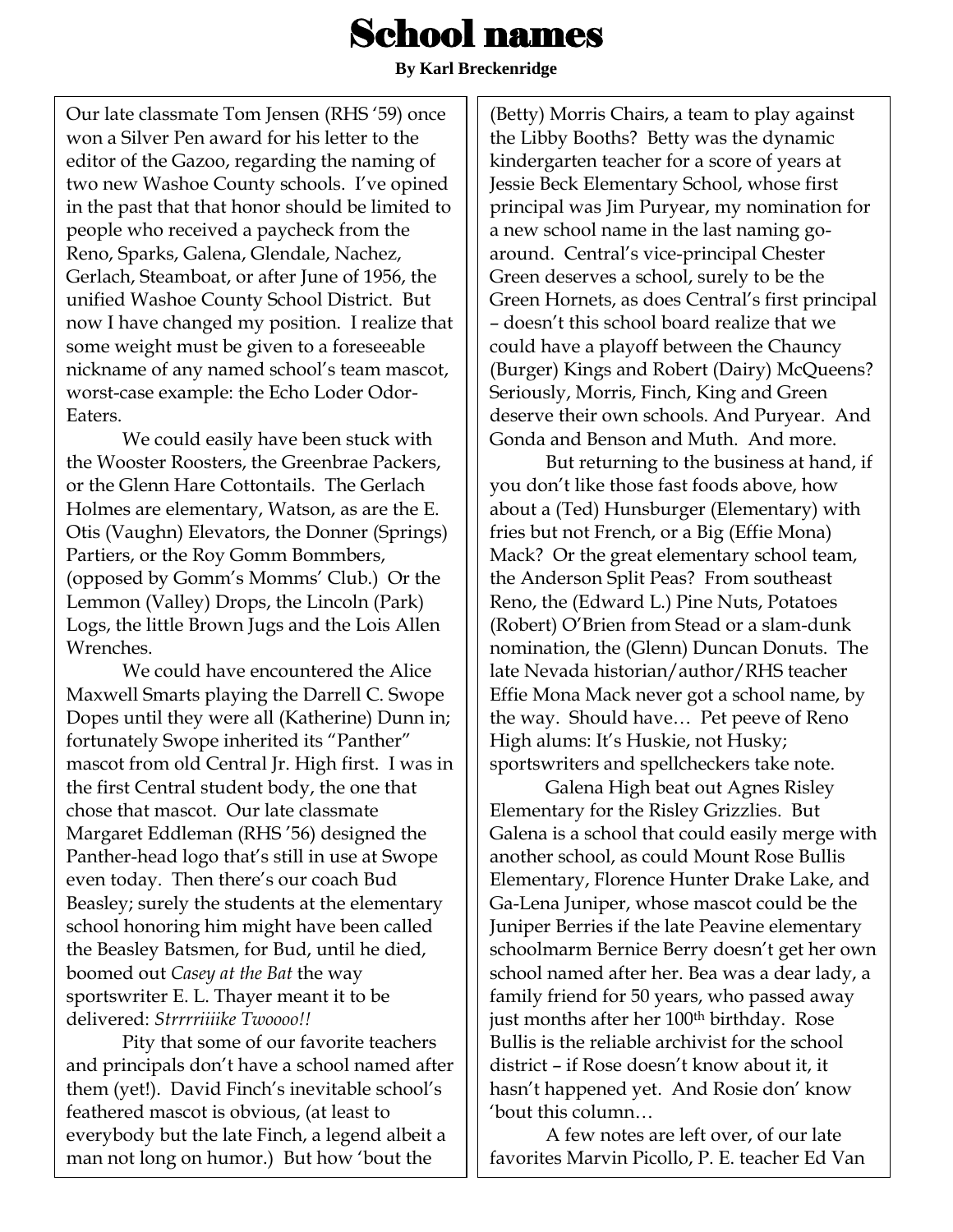Gorder, and Nancy Gomes. They got their names on schools - Van Gorder Elementary's mascots should probably be the Sweat Sox. Everyone remembers Marv Picollo as a fine administrator, and those of us who had him as an RHS English teacher recall that he could also ski our asses off come the weekend. This piece started in fun but I now realize that there are scores of dedicated educators – many who don"t have schools named after them – who deserve some RHS alumni attention, like our late contemporaries Neil Fockler, Becky Rose and Kenny Vaughn, who left us, too young.

I was going to wrap this up by throwing in the (Mamie) Towles – a boxing expression, and pointing out that it's a (Rita) Cannan – a premium brand of towel – but I won"t ensnare these two fine old principals who both had elementary schools named after them with that sort of hi-jinx. (Miss Cannan was normally a warm lady - a Mrs. See's Candy-box look-alike – but I can still feel her icy stare when she cracked the whip at Mary S. Doten in 1948.)

This probably isn't over yet....

### **History Answers**

**1. The Beatles.**

**2. Eagle Thrifty, Sewell's, Nevada Food King, Washoe Market's , Ring Lee.**

**3. Roy Powers.**

**4. Chubby Checker's Peppermint Twist.**

**5. Star Trek.** 

**6. Please Don't Eat the Daisies and Pillow Talk (D. Day) , Moby Dick (Gregory Peck). The Unforgiving (Lancaster&Hepburn). PSYCHO, Elmer Gantry (Lancaster) . Cat on a Hot Tin Roof (Taylor)…**

**7. He was able to break the unrestricted allowed gaming line known as the Red Line, July 1st 1955. Taking unrestricted gaming to the Westside of Virginia St, and in 1961 to Sierra St.**

**8. The robbing of Harolds Club.** 

**9. Allowed to use private listening rooms, to sample records.**

**10. The El Rancho, Midway Drive-in.**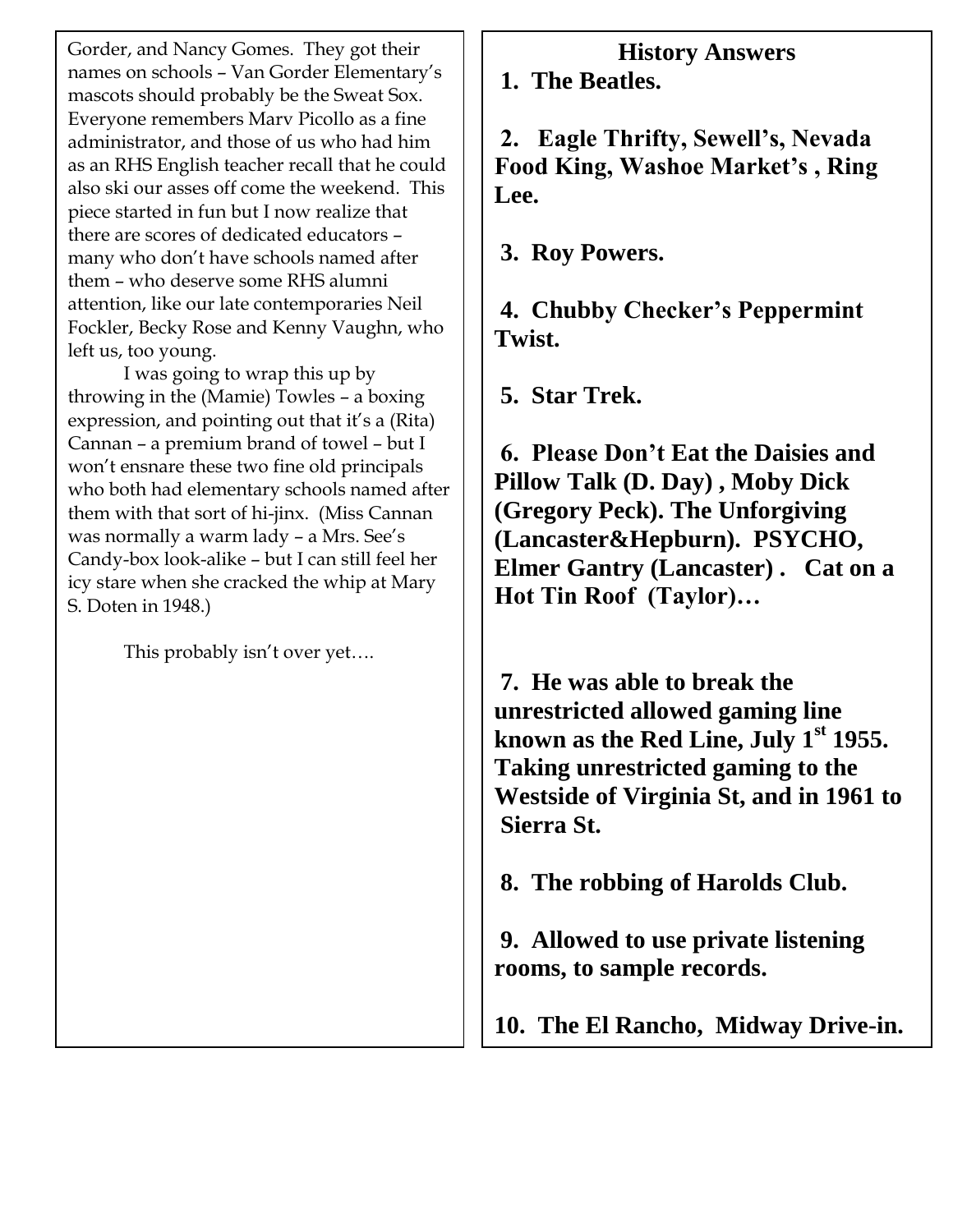#### **William A. Harrigan Class of 1938**

**In early September, 1935, having graduated from Northside and Billinghurst Junior High School, our class trooped up for enrollment in RHS, at that time located on West Street (between West 4 th and West 5th).**

 **As sophomores, we were welcomed by Principal E. Otis Vaughn. During the year, Mr. Vaughn was made Superintendent of Schools and was replaced by Earl Wooster (known as "Curly" when out of eardrop).**

**Herb Foster was boys coach, and the arrival of Bud Beasley in the 1936-37 school year as Herb's assistant, proved to be quite memorable. There was no doubt that the two were the forerunners to Oscar Madison and Felix Unger as the "Odd Couple". Herb was taciturn and introverted, while Bud was quite outgoing, joining in on all activities with unparalleled enthusiasm.** 



**In my three years at RHS, I don't recall Herb uttering more than 200 words. Fortunately, Bud filled this void with friendly chatter, stories, anecdotes, and sometimes pure nonsense. He was an extremely gregarious and outgoing individual—a "man for all seasons" who adapted easily to any situation at hand.**

**The RHS football practice field in 1935 was located on 9th street and was barren clay that retained the cleat marks for the entire season. One strange feature of the soil was after several days of practice, pebbles the size of walnuts would appear. The problem was solved by having the team pick up the stones after practice and toss them into a pile in the Northwest corner of the field. This phenomenon occurred for sometime as the gravel pile grew to 3 to 4 cubic yards. In 1936 a grass field was put down to everyone's delight.**

**Walking to and from RHS and the field for practice meant just that. Anyone caught bumming a ride was in big trouble with Herb, even a possible end of an athletic career.**

**Our 1936 season opened with Herb lugging big pile of miscellaneous uniform pieces he'd stacked in the locker room. Team members would rummage through to find pants, hip and shoulder pads, helmets and jerseys that came closest to the fitting. My hip pads had a tag dated 1926.**



**The 1937 season improved, not only getting a few new uniforms, but we ended up winning the State Championship after an undefeated season.**

 **This will be an ongoing article from William A. Harrigan's storie<sup>s</sup>**